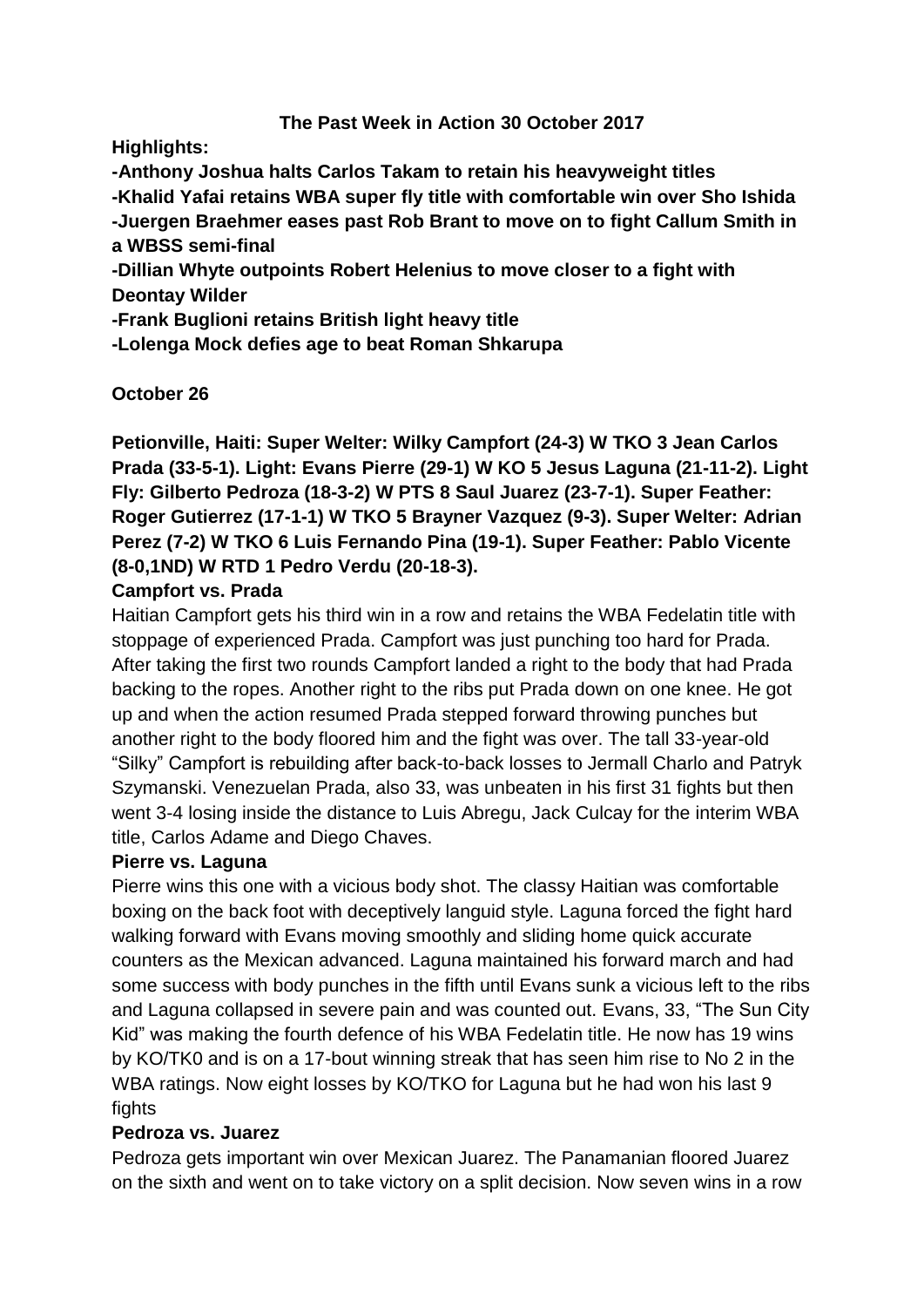for 24-year-old Pedroza a former Panamanian minimumweight champion. H e is rated WBA6/IBF 12(10)/WBC 13 at super fly. Juarez has now lost three on the bounce including an unsuccessful shot at the WBC minimumweight crown against Wanheng in August last year. He is 4-2-1 in fights against other world title holders but unfortunately none of the fighters he beat were champions at the time.

#### **Gutierrez vs. Vazquez**

Gutierrez shows excellent skills and real power in beating Vazquez. Gutierrez had edges in height and reach. He was able to keep Vazquez on the back foot with a stabbing jab. Vazquez was getting the worst of the exchanges and two rights to the head in the fifth rocked him. Gutierrez took Vazquez to the ropes and a huge chopping right put Vazquez down, He made it to his feet but the fight was stopped. The 22-year-old "Kid" now has 14 wins by KO/TKO. He was unbeaten in his first 16 fights before losing to more experienced Rene Alvarado. Dominican Vazquez had won 4 of his last 5 fights.

### **Perez vs. Pina**

This definitely did not go the way it was supposed to as Perez halts favourite Pina in six rounds with a rib-breaking body punch. The tall Venezuelan southpaw looked safe enough on paper but that's not how it turned out and Pina lost his unbeaten tag. Perez gets his fifth win by KO/TKO. Pina had won his last seven fights by KO/TKO but the opposition had been mediocre at best.

#### **Vicente vs. Verdu**

Cuban Vicente gets his sixth win by KO/TKO as Verdu has had enough after just three minutes and retired at the end of the first round. The 24-year-old Panamabased fighter would have seven by KO/TKO but instead it is recorded as a No Decision as the video showed the punch he put his opponent away with landed below the belt and the decision was changed from a first round kayo to No Decision. Nine losses by KO/TKO for Verdu.

### **October 27**

## **Schwerin, Germany: Super Middle: Juergen Braehmer (49-3) W PTS 12 Rob Brant (22-1). Super Middle: Vincent Feigenbutz (27-1) W KO 11 Gaston Vega (27-12-2,1ND). Middle: Ronny Mittag (30-2-2) DREW 8 Abdul Khattab (15-2-1). Cruiser: Micki Nielsen (24-1) W KO 7 Taras Oleksiyenko (8-4). Heavy: Filip Hrgovic (2-0) W KO 1 Pavel Sour (6-1).**

#### **Braehmer vs. Brant**

Well they can't all be good and this sat right alongside Usyk vs. Huck as one of the least interesting WBSS fights. Braehmer was just too quick and too mobile for Brant who never really posed any threat to Braehmer. The American had some limited success over the first three rounds landing a few right hooks until Braehmer found his range but basically Brant had no idea of how to deal with Braehmer's southpaw right jab. He tried to throw long jabs of his own and he tried lunging in with his attacks. When he threw his long jabs Braehmer was taking a couple of steps back and then countering the off balance Brant. And when he lunged forward Braehmer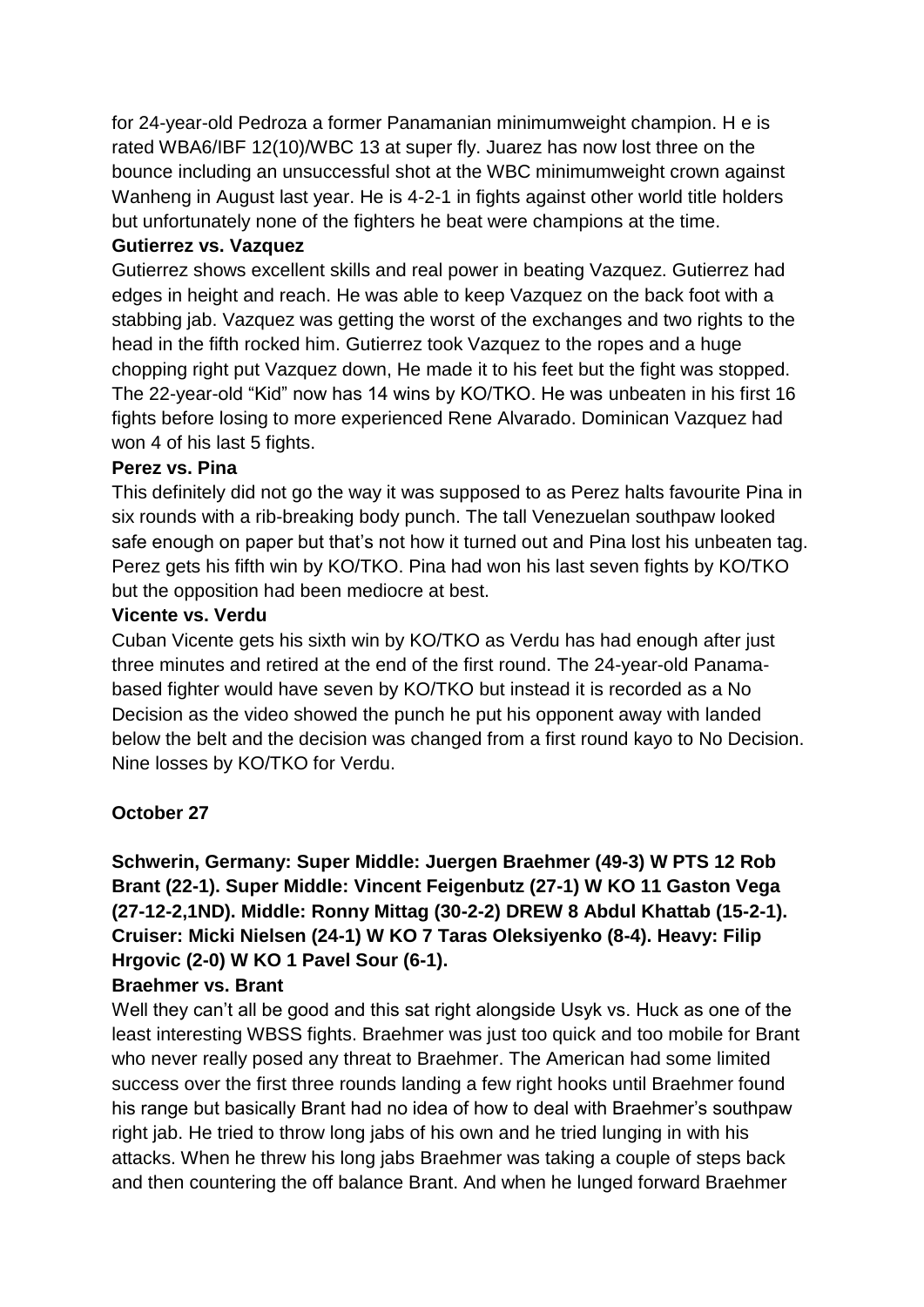was stepping inside the jab and countering with his left. The pattern of the fight did not vary a great deal except that as Braehmer increased his work rate Brant dropped his. From the fourth round Brant seemed to have conceded the fight and allowed Braehmer to control the action and the pace of the fight. Too often Brant was on the back foot allowing Braehmer to slot home his punches with little coming back. There were no sustained attacks by either fighter and neither fighter was ever in any trouble in what must have been one of the easiest nights Braehmer has had in a long time. He had his tactics just right, boxed cleverly and really took no chances and had no need to. Brant disappointed. Scores 119-110, 118-110 and 116-112 all for Braehmer. This in many ways was the Achilles heel of an otherwise strong super middle tournament. Braehmer was in because Team Sauerland wanted him in. This despite the fact that Braehmer had not fought at super middle since 2007 and had not had a fight for a year and that previous fight was a stoppage loss against Nathan Cleverly. At 39 this has to be a last throw of the dice for Braehmer and in matching him with Brant the dice were loaded in his favour. Much more was expected from Brant but he had not faced a single name opponent and his lack of experience at this level was exposed. At 27 this is by no means the end of the road for Brant but he has some improving to do if he is going to get back to a position to challenge for a title.

#### **Feigenbutz vs. Vega**

Feigenbutz gets his sixth win in a row and retains his IBF Inter-Continental title with kayo of brave Argentinian Vega. Feigenbutz made a positive start coming forward behind his jab and landing a sharp right to the head. Vega showed some clever defensive work. Although on the back foot Vega had a good jab of his own and scored with quick rights making Feigenbutz work hard. Feigenbutz developed a bruising under his right eye from a clash of heads in the second but continued to press the fight with Vega elusive and countering well. It was turning into an interesting fight. At the end of the fourth as Feigenbutz leapt in and landed a right to the head Vega countered with a hard right and Feigenbutz went back and down. The referee ruled it a slip but it looked a genuine knockdown. Vega was showing a bad cut in the bridge of his nose which bled for the rest of the fight. Feigenbutz continued to work well with his jab and straight rights with Vega landing sneaky counters out of a semi-crouch. Gradually the pressure from Feigenbutz was wearing Vegas down and a series of punches floored him late in the seventh. Both fighters wore facial damage from the exchanges but Vega was fading and a left to the body almost sent him down in the tenth. Feigenbutz landed some heavy rights in the eleventh with Vega fighting back hard until a left hook to the body sent him down in agony and he just could not recover and was counted out. The 22-year-old German, a former interim WBA champion, makes it 24 wins by KO/TKO. He showed his usual aggression and power but also his leaky defence which makes his fight so entertaining. He is rated WBA 4/IBF 7(5)/WBO 14 and has the backing to get a world title shot but the current crop of super middle champions would be too good for him. Vega, 34, a former Argentinian title challenger is brave and clever but gets beaten inside the distance whenever he steps up.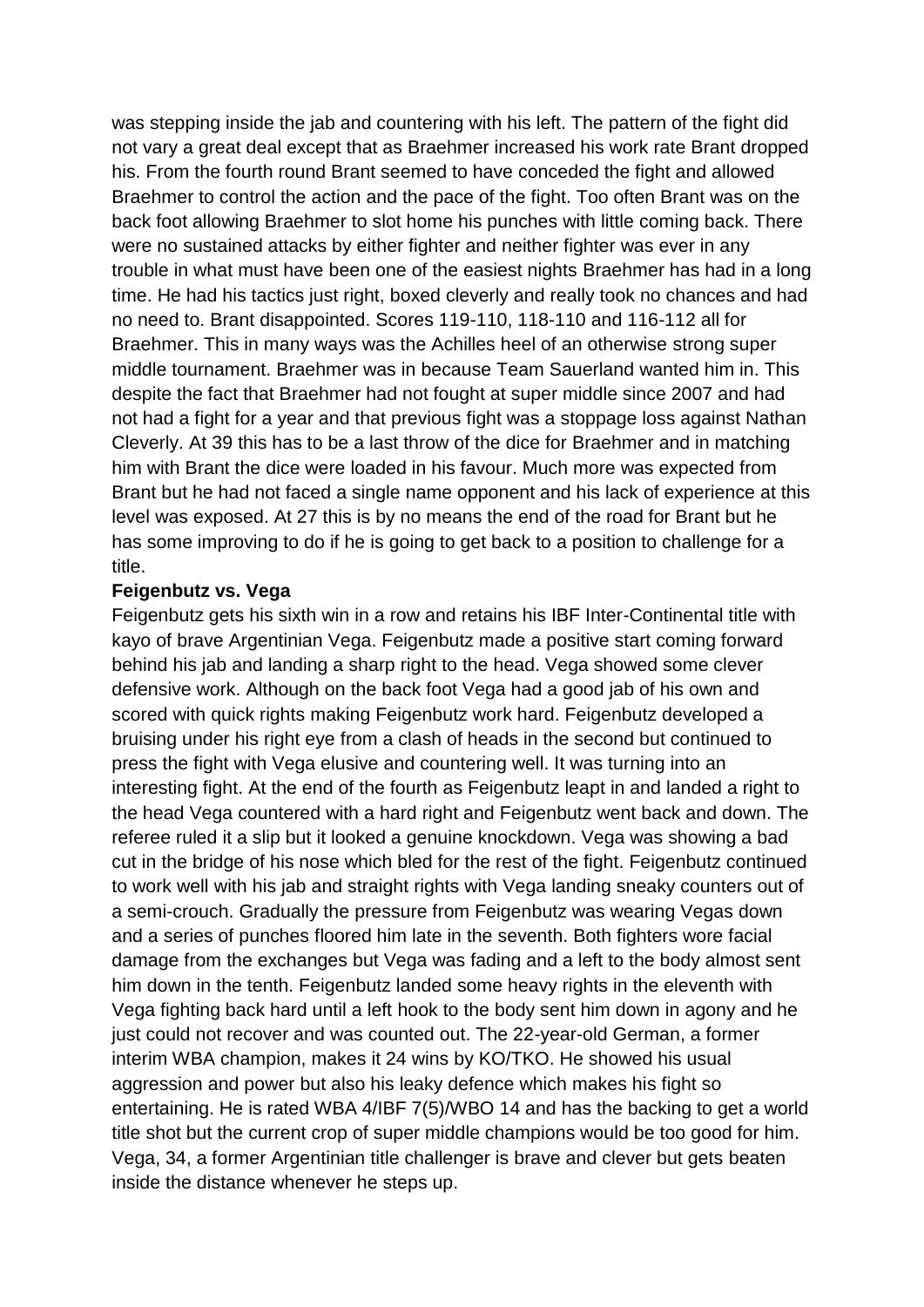#### **Mittag vs. Khattab**

Mittag and Khattab end all even after a close entertaining eight rounds. Dane Khattab showed excellent skills and outboxed Mittag over the early rounds and built a lead. Over the second half of the contests as Khattab faded Mittag came on stronger and rocked Khattab twice in the seventh. It looked as though Khattab's early work might have been enough to get him the decision but it was very close as the 76-76 score from each of the three judges shows and it would make a great return. German Mittag, 29, was on a run of seven wins including victory over Conrad Cummings and is rated IBF 12(11). Khattab, 24, a former Danish Youth champion born in the Palestinian Territory, rebounded well from an inside the distance loss to Arman Torosyan in January.

#### **Nielsen vs. Oleksiyenko**

Tall Dane Nielsen continues his reconstruction job with win over German-based Ukrainian. Nielsen bossed the fight over the early rounds and floored Oleksiyenko twice once with a body punch and then with a right to the head. Oleksiyenko was counted out on that second knockdown. The 6'3" (190cm) 24-year-old southpaw was riding high in the ratings until he dropped a majority verdict to Kevin Lerena in October last year. He is still No 10 with the IBF and still a good prospect. Second loss this year to unbeaten fighters for Oleksiyenko.

#### **Hrgovic vs. Sour**

Olympic bronze medallist Hrgovic gets his second quick win in four weeks as he stops Czech Sour in the first round. Just before the bell the Croat prospect landed a huge overhand right to the side of the head and Soul went down heavily. He started to get up but then tumbles into the ropes. He did manage to get to his feet but was swaying badly and the referee counted him out. The 25-year-old 6'6" (198cm) Hrgovic has stellar amateur credentials being Croatian champion six times, winning a gold medal at the World Youth Championships beating Tony Yoka in the final, taking gold at the European Championships and being 26-4 in the WSB. He is also the fighter who ruined the proposed Tyson Fury vs. David Haye fight in 2013 when he cut Haye over the eye in sparring. He has to be considered a good prospect. Soul, 35, had three first round wins himself but against inferior opposition.

**Montreal, Canada: Super Light: Steve Claggett (26-4-1) W PTS 10 Yves Ulysse Jr (14-0). Heavy: Simon Kean (11-0) W TKO 2 Randy Johnson (13-3). Super Welter: Steven Butler (20-1-1) W TKO 8 Silverio Ortiz (36-21). Super Light: Batyrzhan Jukembayev (10-0) W TKO 1 Jose Emilio Perea (24-9). Welter: Mathieu Germain (11-0) W RTD 4 Ricardo Lara (12-3). Super Light: David Theroux (13-2) W TKO 3 Junjesie Ibgos (12-2).**

### **Claggett vs. Ulysse**

Claggett goes into Ulysse's back yard and comes away with the split decision and a valuable win. Claggett could not match Ulysse for skill but he pressed the fight from the first bell to the last. Ulysse did well enough in the early rounds landing sharp right uppercuts but was unable to keep Claggett out and paid the price. From the fourth Claggett's constant aggression saw Ulysse's work rate and accuracy drop. The local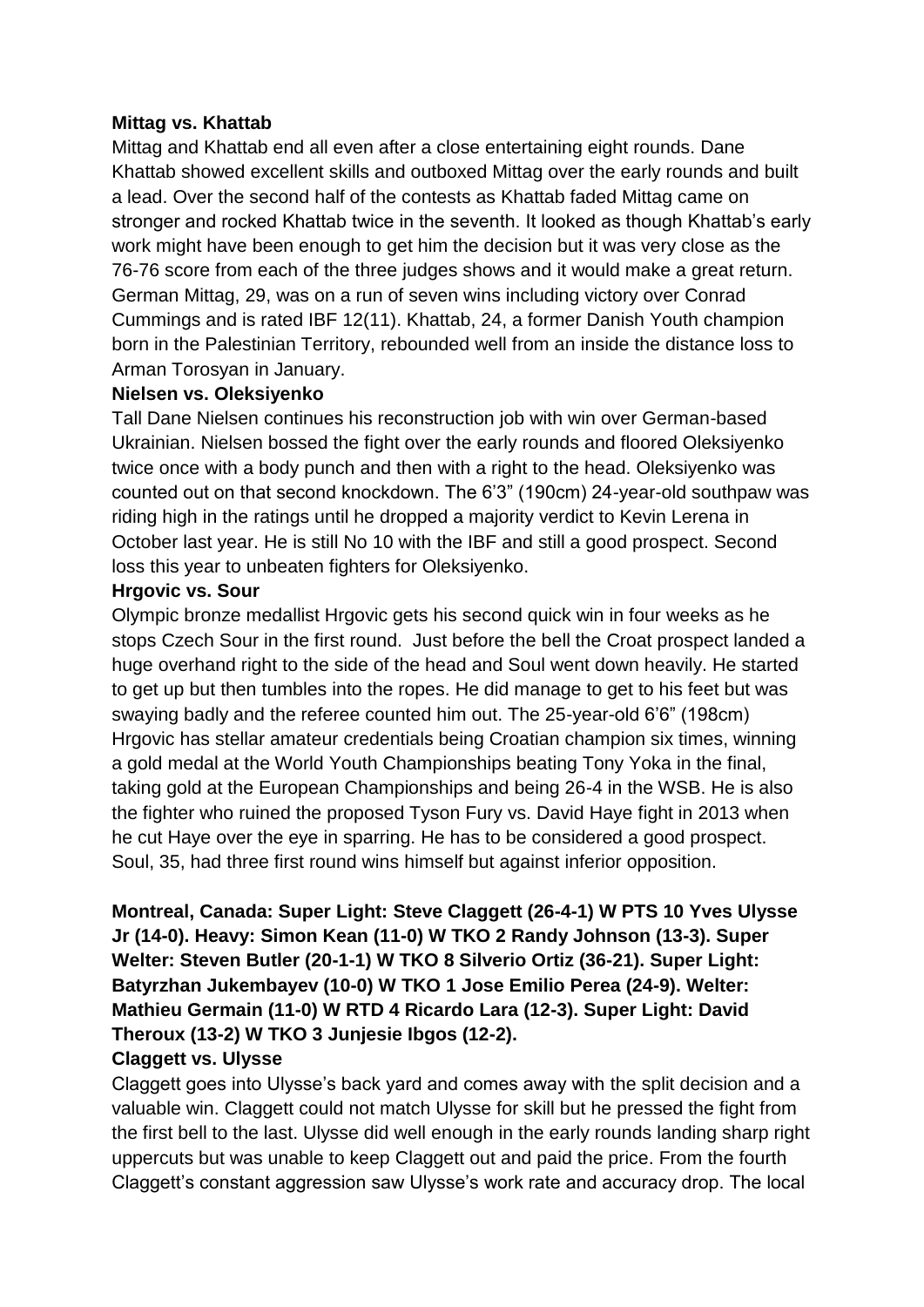fighter steadied the ship briefly with a good sixth round but he was more and more being forced to stand and trade instead of being able to fight on the outside and use his better skills. Scores 97-93 twice for Claggett and 96-94 for Ulysse. Claggett, 28, the Canadian No 1, has now won 6 of his last 7 fights with the loss being to Chris van Heerden on a majority decision last year. He wins the vacant IBF North American title. Canadian No 2 Ulysse, 29, represented Canada at the 2010 Commonwealth Games and two World Championships and has the tools to come back from this loss.

#### **Kean vs. Johnson**

Kean climbs off the floor from a questionable knockdown to floor and stop Johnson. The elderly Johnson had very little chance of winning here and whatever chance he did have disappeared in the first round. The 6-5" (196cm) Kean towered over the smaller and lighter Johnson and floored him in the first with a couple of clubbing shots to the head. Johnson went down awkwardly and looked to have injured his right leg. When the eight count was finished Kean rushed into finishing things but as they collided Kean went backwards and put his gloves down to avoid hitting the floor. The referee decided it was a knockdown and Gave Kean a count. Kean ended it in the second. Johnson had limited mobility and he stumbled as he threw a jab and fell into the ropes. Kean followed him and landed a left and right to the head and an incidental right to the side as Johnson was on his knees. Johnson watched the referee count to nine and then arose but the referee waived the fight over. The 28 year-old from Trois-Rivieres now has ten wins by KO/TKO. He certainly has the build for a heavyweight but so far his opposition has been very low standard so it is hard to say how far he can go. He was Canadian champion as an amateur and competed at the 2012 Olympics and the 2015 Pan American Games. His fighting years have been interrupted by out of ring incidents of very differing natures. He was seriously injured in an accident which put him out of action for six months but he also spent ten months in prison for assault, causing bodily harm and issuing death threats. Johnson, 39, had won his last eleven fights but the opposition was very moderate.

#### **Butler vs. Ortiz**

Butler handles Mexican veteran Ortiz with ease. The young Canadian was a good 6" taller than Ortiz. The experienced Mexican is now carrying 30lbs more than he did when he first turned pro and it showed around his waist. As is his style Ortiz tried to chug forward and Butler was able to score continually with jabs, left hooks to the body and straight rights but wasn't able to stop the Mexican plodding forward. Ortiz had a little success when he managed to walk through the punishment but was being taken apart. In the fifth Butler wobbled Ortiz with a peach of a right uppercut and then battered the Mexican with five downward chopping rights in succession and the referee stepped in and halted the massacre. The 22-year-old Butler, the Canadian No 5, suffered a huge set-back when he was halted by fellow-Canadian Brandon Cook in January and this is his second win since then. He had been sparring with Saul Alvarez and Miguel Cotto so is working hard on his skills but there is still a question over his stamina. Ortiz, 34, is 2-7 in his last 9 fights and 1-3 in fights in Canada.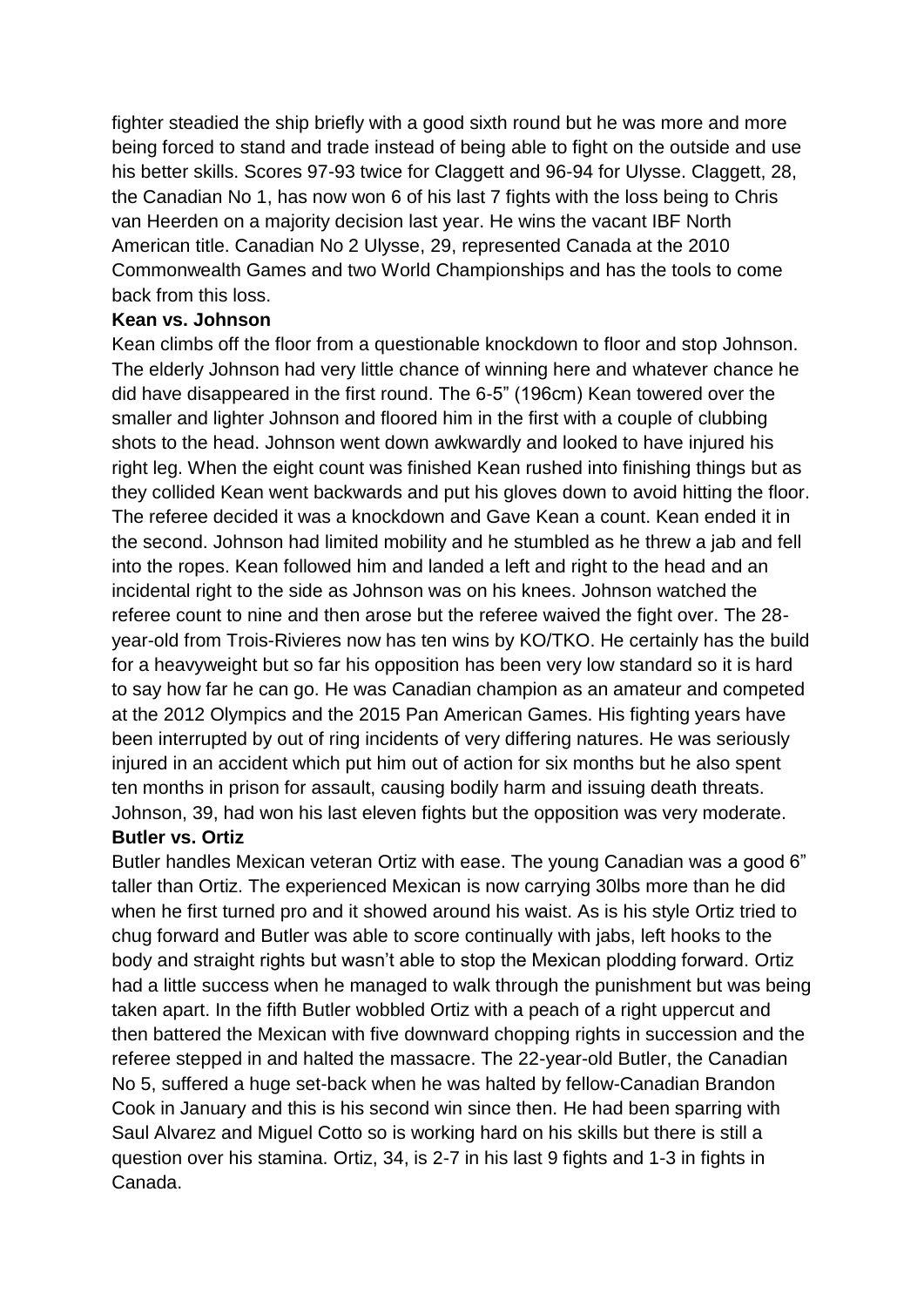#### **Jukembayev vs. Perea**

Kazak southpaw Jukembayev continues to impress. One corrosive right to the body had Perez on the floor with no chance of getting up. All done and dusted in 64 seconds. The 26-year-old southpaw has nine win by KO/TKO including a stoppage of Cosme Rivera. He claims 203 wins in 243 amateur fights. Perea, 34, is well on the way down the slope. He had a run of 21 wins in a row but now he is 2-7 in his last 9 fights.

#### **Germain vs. Lara**

Mathieu much too good for Mexican Lara and the visitor reties after four rounds. The 28-year-old Mathieu had over 80 amateur fights and this is his sixth win by KO/TKO as a pro. First loss by KO/TKO for Lara.

#### **Theroux vs. Ibgos**

Theroux gets an inside the distance wins as he tries to steady his career. The Canadian has lost a couple of fights he was expected to win and his love of a fight has sometimes made things harder than they should be. He was still the aggressor in this one but showed good punch selection and the referee halted the fight in the third to save Ibgos. The 23-year-old is a good ticket seller so it is good news for the promoter if he keeps winning but losses to Ignacio Mendoza-KO 7- and Jose Emilia Perea were poor results and he cannot afford another. Filipino southpaw Ibgos had gone ten rounds with Brandon Ogilvie in Australia but suffers his first loss by KO/TKO here.

### **Vallacidro, Italy: Middle: Alessandro Goddi (33-2-1) W TKO 5 Peter Orlik (23-22-**

**1).** Goddi halts brave Hungarian. Goddi was on the attack from the first bell but Orlik refused to cave in and fought back hard over the first two rounds. Goddi turned up the heat and Orlik was down twice end when he went down on one knee in the fifth the referee stopped the fight. The 29-year-old local "Highlander" has lost only one of his last 24 fights and the was a very close decision against Emanuele Blandamura for the European title in June. He gets his second win since then and is No 8 with the EBU. Orlik drops to 13 losses by KO/TKO.

**Macao, S.A.R China: Light Heavy: Fanlong Meng (12-0) W PTS 10 Emmanuel Danso (28-2).** The 6'2" (188cm) Fanlong had huge edges in height and reach and kept Danso on the end of his jab. Between those physical advantages for Fanlong and his southpaw style Danso was facing two obstacles and he had no idea how to overcome either of them. Danso was on the front foot for most of the fight but was too slow to catch Fanlong with anything and when he lunged in Fanlong was taking a step back and then stepping in and landing lefts to the head of Danso who was off balance. Danso never stopped his forward march but Fanlong constantly showed quick footwork turning past Danso's punches and landing a burst of hooks then moving out of range. Fanlong took no chances and Danso was never in trouble but also never in the fight with a chance. Scores 100-90 for Fanlong from all three judges. The 29-year-old "Cold Blood" from Inner Mongolia competed in the World Junior Championships in 2006 and went on to win gold at the World Combat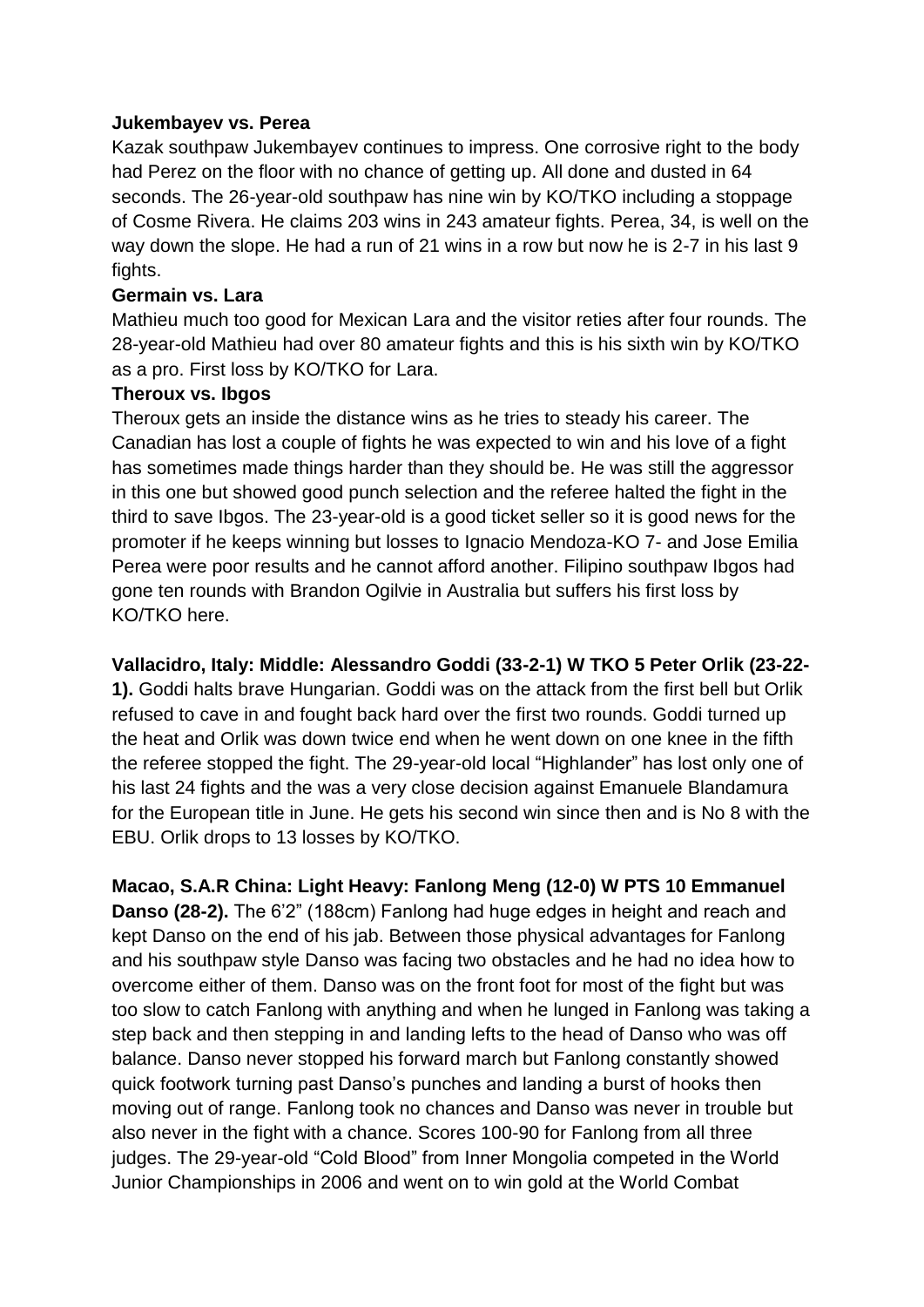championships, twice take silver at the Asian Championships and compete at the 2009 and 2011 World Championships and the 2012 Olympics. He is No 14 with the WBO. Danso, 28, was fighting outside Ghana for only the second time. Back in 2014 he was knocked out in seven rounds by Robin Krasniqi in Germany. Typically of so many Ghanaian records 14 of his victims had never won a fight and the rest were mediocre at best.

## **Mexico City, Mexico: Light: Antonio Moran (23-2) W TKO 2 Salvador Briseno**

**(13-3).** Moran punches too hard for Briseno**.** Moran took the first round. He worked his jab well moving around Briseno spearing him with jabs and firing quick, light combinations. Briseno was lunging in with his attacks trying to land his right but had only occasional success. Briseno was walking forward in the second trying to throw his right over the less than powerful jab of Moran who tended to leave his chin up in the air when he jabbed. Moran was scoring with some sharp counters and late in the round he caught Briseno with a left hook to the chin. Briseno staggered to the side and went down on his hands and knees. He was up at eight and when the action restarted Moran bombarded him with hooks to the head and the referee jumped in and caught Briseno just as he was about to tumble to the canvas and the fight was over. Moran retains the WBO Latino title and moves to 16 wins by KO/TKO. There are some experienced fighters in his list of victims but he also has some flaws that need work. Briseno's skills are rudimentary and he is unlikely to go far.

#### **Mandaue City, Philippines: Bantam: Jhalel Payao (16-1) W PTS 10 Raul Yu (9-2-**

**2).** Payao holds on to his Philippines Boxing Federation title with close decision over Yu. It was a scrap between two Cebu City natives. After three close-fought rounds which saw both fighters suffer minor cuts in head clashes a left hook from Payao put Yu down but he survived the crisis and fought back hard. Payao kept pressing with Yu countering with strong left hooks and Yu had almost closed the points gap but despite a strong last round Payao had done enough to hold on to his title. Scores 96- 93 twice and 95-94all for Payao. His only loss was against more experienced Michael Dasmarinas for the WBC Youth title in 2015 but has rebounded well with five wins. Yu gets his second loss in a row having been outpointed by unbeaten former star amateur Jack Bornea in February.

## **Seshego, South Africa: Welter: Laszlo Toth (25-3-1) W PTS 12 Tsiko Mulovhedzi (12-8-3). Light: Thompson Mokwana (23-11-1,1ND) W PTS 12 Prince Dlomo (7-7).**

### **Toth vs. Mulovhedzi**

It was a loss/loss night for Mulovhedzi. He lost his IBF Inter-Continental title when he failed to make the weight and then lost the fight which snapped his nine bout winning run. Mulovhedzi did not seem to be in the best condition and Toth proved better than many of the second rate Hungarian opposition seen so often in European rings and was a clear winner. Scores 118-111, 117-111 and 115-113. The 29-year-old Toth has done most of his fighting in Austria and his three losses have been to good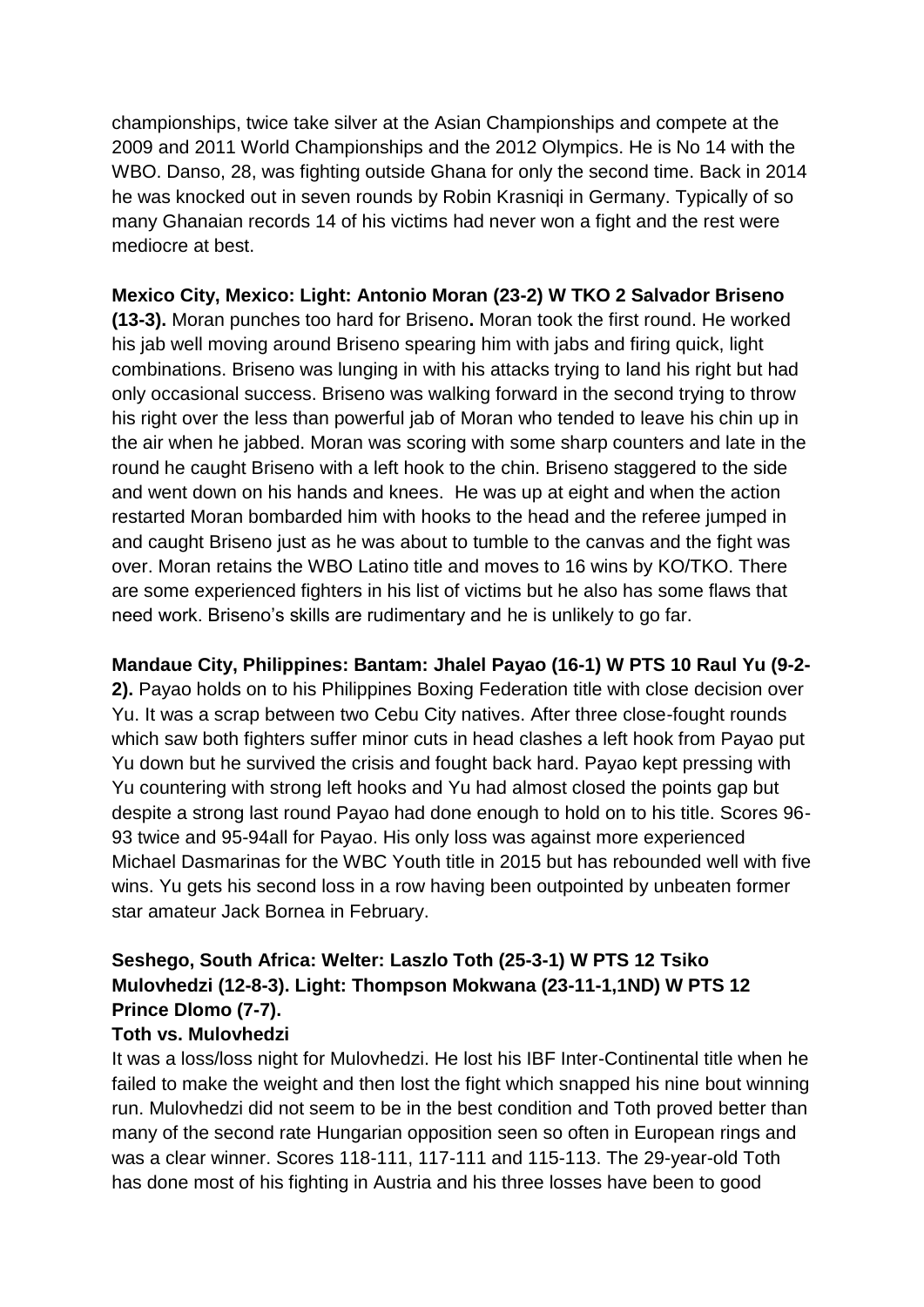quality opposition in their territory. He was coming off a useful win over Azad Azizov in Germany in July. Former undefeated South African and IBO champion Mulovhedzi had recovered from a 2-7 spell to win those titles.

#### **Mokwana vs. Dlomo**

Mokwana keeps his South African title with a majority decision but has to come from behind and looks lucky to survive the challenge. Dlomo boxed well over the first half of the fight but had never gone twelve rounds before and Mokwana was the stronger over the closing rounds. Scores 116-112 and 116-113 for Mokwana and 114-114. The former Commonwealth title challenger was making the first defence of the national title in his third spell as champion. He had faced former world champions in his last two fights losing on points to Paulus Moses a one-time holder of the secondary WBA light title and beating former IBF champion Mzonke Fana. Dlomo, the South African No 1, had turned his career around with 6 wins in his last 7 fights and hopefully will be granted another title shot.

### **Mambathao, South Africa: FLY: Moruti Mthalane (35-2) W TKO 2 Ardin Diale**

**(33-12-4).** Mthalane puts himself back in the flyweight mix with stoppage of Filipino Diale. The 35-year-old South African halted Diale in two rounds to win the vacant IBF International title and will now push for a shot at IBF champion Donnie Nietes. Mthalane has lost only one of his last 21 fights and that was on a cut against Nonito Donaire for the IBF title in 20018. He went on to win the IBF title in 2009 and defended the title four times before relinquishing it rather than make a mandatory defence against Amnat Ruenroeng in Thailand for a derisory purse. He subsequently won the IBO title but relinquished that to take this fight which holds out the hope of a fight with Nietes. Former OPBF and WBC International champion Diale lost his International title to Andrew Selby on points in February.

### **October 28**

**Cardiff, Wales: Heavy: Anthony Joshua (20-0) W TKO 10 Carlos Takam (35-4-1). Super Fly: Khalid Yafai (23-0) W PTS 12 Sho Ishida (24-1). Heavy: Dillian Whyte (22-1) W PTS 12 Robert Helenius (25-2). Light Heavy: Frank Buglioni (22-2-1) W PTS 12 PTS 12 Craig Richards (10-2). Light: Joe Cordina (5-0) W PTS 6 Lesther Cantillano (3-9). Light Heavy: Joshua Buatsi (3-0) W PTS 6Saidou Sall (10-7- 2).Cruiser: Lawrence Okolie (6-0) W TKO 3 Adam Williams (1-2).** 

## **Joshua vs. Takam**

Joshua retains his three titles as he halts Takam in the tenth round of a fight that was a slow starter and too one-sided to be entertaining.

### **Round 1**

A quiet first round of feeling out. The physical gap looked-and –was enormous. Joshua stalked Takam and landed a couple of jabs but missed with his rights. Takam threw little and missed with what he did throw.

Score 10-9 Joshua

**Round 2**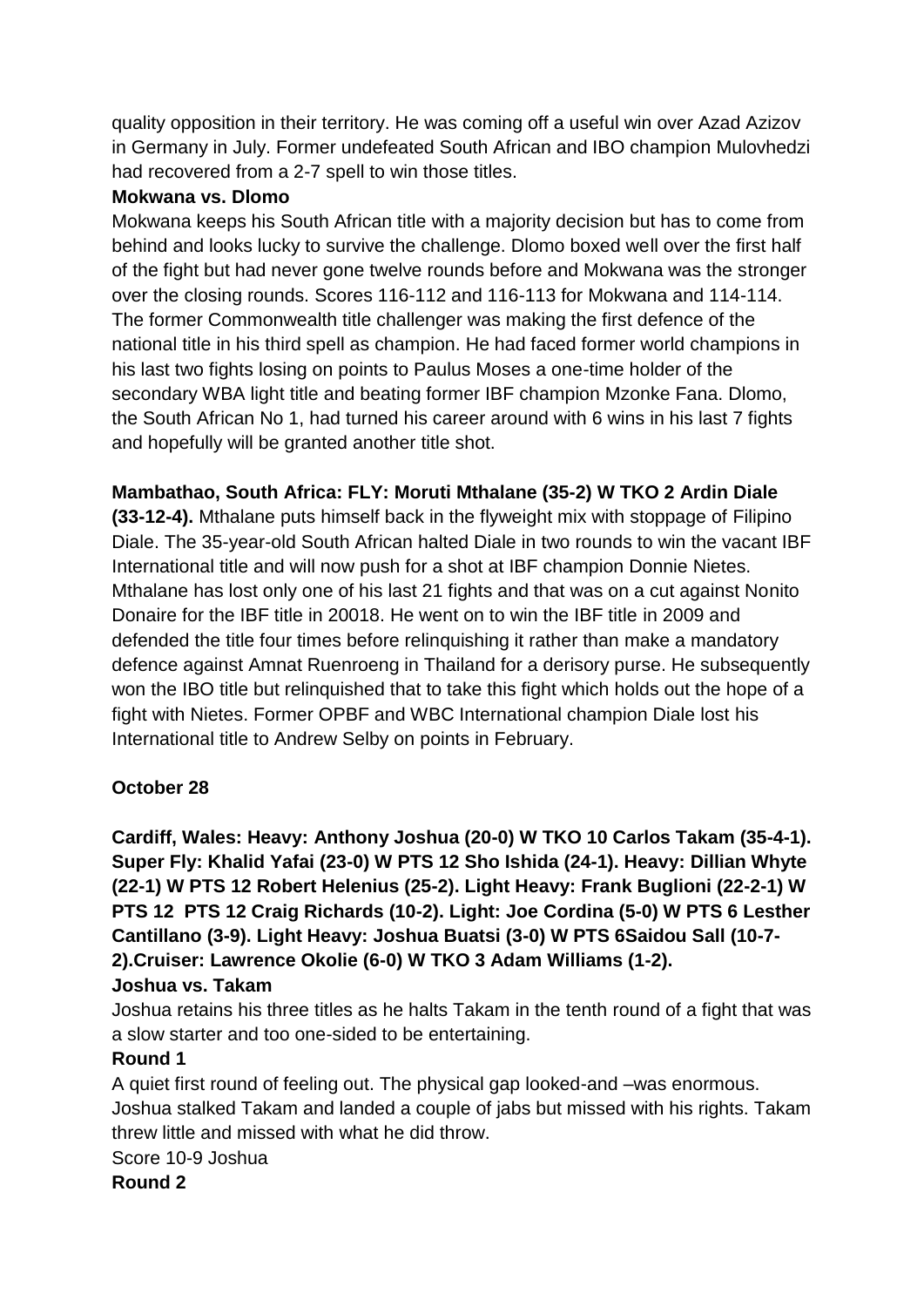Joshua continued to walk Takam down. The Frenchman was a little livelier and landed a left hook but other than that all of the work was being done by Joshua but he looked slower than usual. Fighting a guy so much smaller brings its own set of problems and one of those was his face banging into the top of Takam's head resulting in a bloody nose that never quite stopped bleeding him but was not a problem.

Score 10-9 Joshua 20-18

## **Round 3**

There was no change to the pattern of the fight with neither fighter committing himself. Joshua continued shadowing Takam and landing the occasional jab and right. Takam restricted himself to a couple of leaping attacks not really connecting with anything.

Score 10-9 Joshua 30-27

## **Round 4**

The fight finally broke out in this round. Joshua was throwing with more purpose. In the first three rounds he had confined himself to a jab/straight right but now he threw combinations. Takam stood and traded a couple of times but was driven back and was cut over his right eye. A Joshua left hook saw him stumble back and almost go down and as his left glove touched the canvas that was ruled a knockdown and he was given an eight count.

Score 10-8 Joshua 40-35

## **Round 5**

Takam came out throwing punches and they stood and traded but a left shook Takam and he went back on the defensive. The referee had the doctor examine Takam's cut but the fight continued. Takam then began to take the fight to Joshua. The champion landed some hefty head punches but Takam also landed a good left hook and it was the first close round but Joshua landed the better punches 10-9 Joshua 50-44 **50-44** 

## **Round 6**

Takam looked to take the fight to Joshua again. He was coming forward more and landed some good body punches. However he was continually caught on the end of Joshua's jab and was rocked again as Joshua brought his left hook into play more Score 10-9 Joshua 60-53

### **Round 7**

Takam's best round. He found Joshua's chin five times with right crosses and also landed a good left hook. Joshua was strong at the end of the round connecting with rights of his own but Takam had done enough to take the round.

Score 10-9 Takam 69-63

## **Round 8**

Joshua was back on top in this one. He worked well at a distance with his jab and went to the body more. He was getting home with some powerful hooks with Takam looking tired and not working as hard as he had in the seventh.

Score 10-9 Joshua 79-72

**Round 9**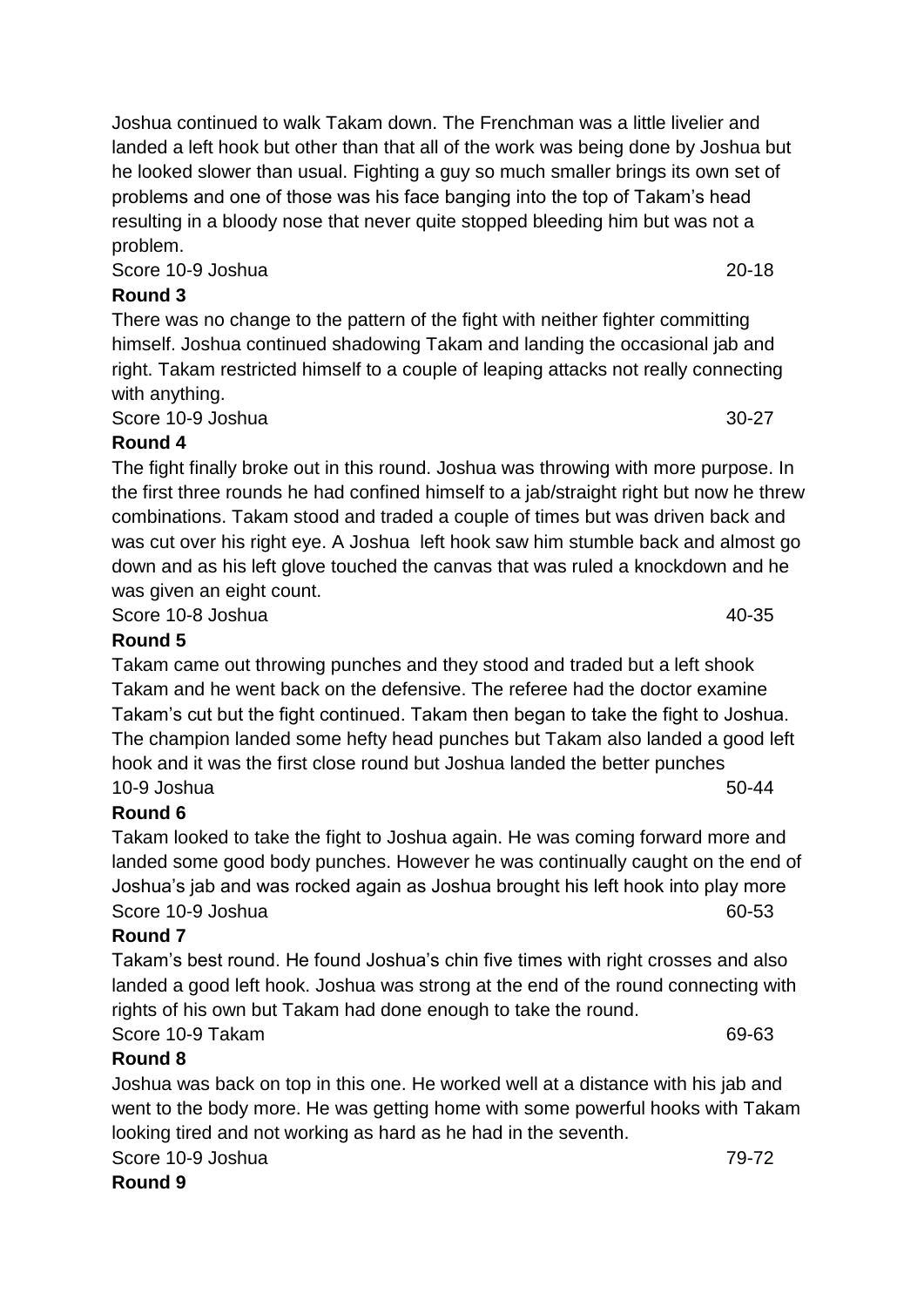Takam was now cut over both eyes but he passed a doctor's inspection and the fight continued. Joshua used his jab to control this one. He was getting home the jab with Takam trying to leap in to counter . Joshua ended the round with a strong left hook followed by a right to the head.

#### Score 10-9 Joshua 89-71

#### **Round 10**

Takam started the tenth aggressively but was soon stuck on the end of Joshua's jab. When he tried to move inside Joshua caught him with two heavy right hooks. He had Takam backing up and landed more cracking punches to the head. Another couple of head punches had Takam backing to the ropes and the referee jumped in and stopped the fight. Takam protested the stoppage but he was bleeding from cuts over both eyes and his resistance looked to be crumbling.

This was never going to be an exciting fight. The physical differences ruined any chance of that. Takam, the IBF No 2, was of course battling insufficient time to prepare for such a big fight and was smaller and lighter than Joshua. The champion had to adjust to a change of opponent who was a totally different type and size of opponent to Kubrat Pulev. Joshua got the job done without ever having to get out of second gear.

Joshua retains the IBF, WBA and IBO titles and has yet to go the distance for a win. Takam, Cameroon-born but now a French citizen suffers his second inside the distance loss having been knocked out by Alex Povetkin in 2014. He had won 5 of his last 6 fights with the loss being a very creditable unanimous points defeat against Joseph Parker in May last year with one judge scoring 115-113 to Parker and he put up a gutsy performance here.

#### **Yafai vs. Ishida**

Yafai makes second successful defence of his WBA title with comfortable win by unanimous decision over Japanese challenger Ishida a very questionable mandatory challenger. Yafai made a confident start whereas Ishida seemed tense and hesitant. Yafai constantly found gaps for his jab and landed numerous rights to the body but it was his left hooks that caused Ishida most grief. The Japanese challenger finally started to get into the fight in the fifth. He was making use of his longer reach to score on the outside with his jab. In the sixth he landed the best punch of the fight to that point in the shape of a hefty right to Yafai's head. A competitive seventh round saw both have some success with Ishida landing an impressive left but Yafai banged back late in the round to hurt Ishida with a body punch. Yafai was back in control in the eighth and again looked to have shaken Ishida with a body punch. Over the last four rounds Ishida had only modest success as Yafai upped his pace and outboxed and outscored Ishida to emerge a clear winner. Scores 116-112 twice and 118-110 with the first two scores looking generous to Ishida who never looked like winning or seriously threatening Yafai's reign. The 28-year-old from Birmingham explained that both his hands were sore but there did not seem to be structural damage. There has been talk of a fight with Roman Gonzalez but the position in the super fly division is very fluid right now. With WBC champion Srisaket down to face Juan Francisco Estrada in February and IBF champion Jerwin Ancajas due to defend against Jamie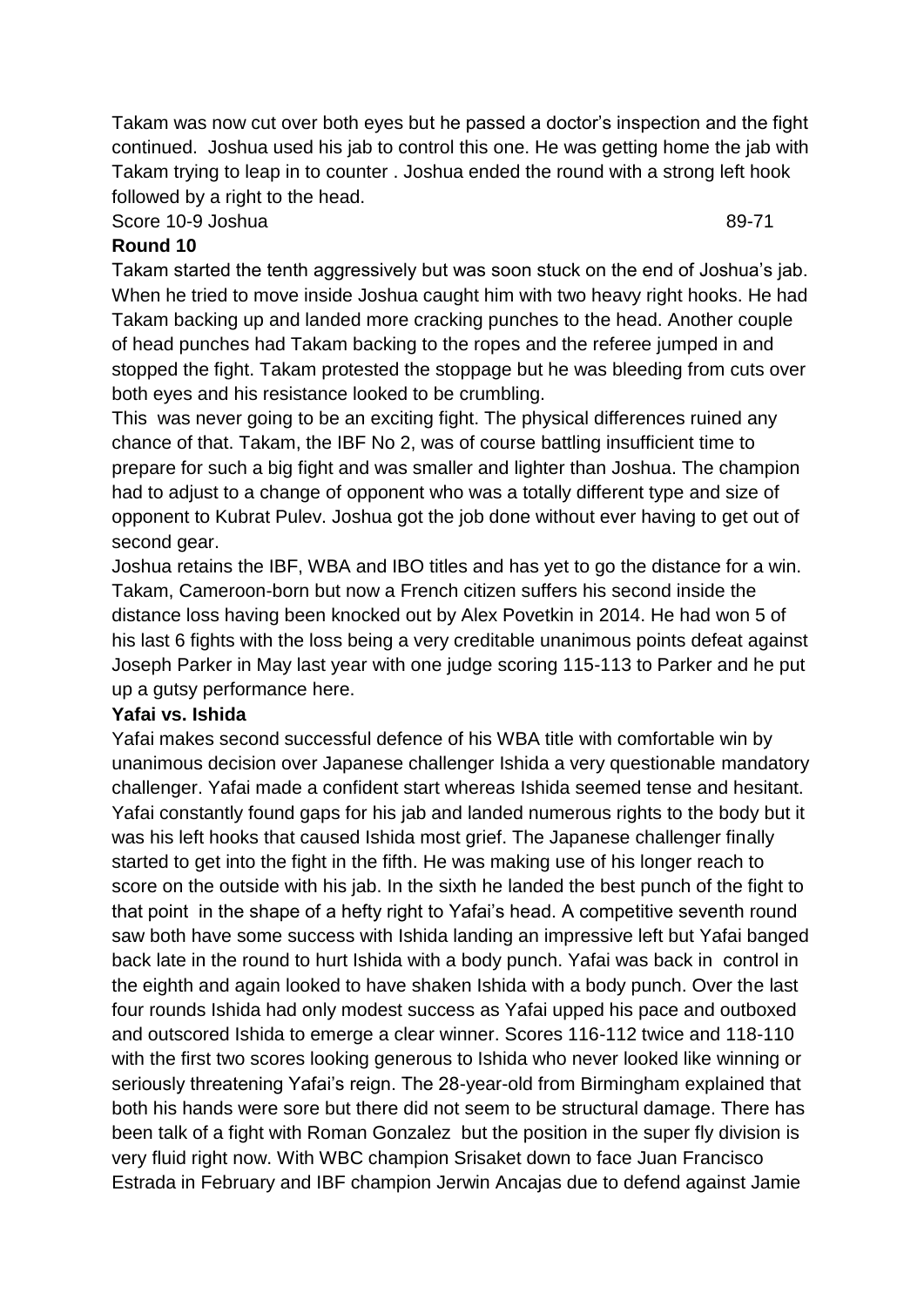Conlan in Belfast on 18 November. When you add WBO champion Naoya Inoue, Carlos Cuadras and Gonzalez to the mix there are big fights to be had. Yafai's profile is not up there with Srisaket, Estrada or Cuadras yet but he has a good bargaining counter in his WBA title. Ishida, 25, tried hard and had some success but nowhere near enough to threaten Yafai. He was unbeaten but had never faced a rated fighter. In addition he had only two fights in the last 18 months both against Thai imports who had never previously had a professional fight-hey but this is the WBA remember!

#### **Whyte vs. Helenius**

Whyte wins the vacant WBBC Silver title with wide unanimous decision over Helenius. The visitor made the better start. He used his longer reach to score with jabs and countered Whyte with rights. He caught Whyte with one of those early in the second and scored with it again throughout the round with Whyte short with his jabs and too slow to land his own rights. That was as good as it got for Helenius. He continued to score with his jab but from the third Whyte increased the pressure and managed to take Helenius to the ropes more often and work the body. Helenius was no longer landing those right counters and there was a suspicion he might have injured his right arm. For whatever reason Whyte was now in control. He constantly had Helenius trapped on the ropes and pounded the body with hooks and uppercuts. He stalked Helenius in round after round with the Finn's work rate dropping and Helenius looked to be tiring badly. Whyte tried hard for an inside the distance win but despite being raked with hard punches over the closing rounds Helenius didn't cave in. The one-sided nature of the fight made it a pretty mediocre as a spectacle but for Whyte winning it could lead to a fight with Deontay Wilder so the result was what mattered most. Scores 119-109 twice and 118-110 which illustrated how one-sided it had become from the third round onwards. Whyte is No 3 with the WBC. The No 1 Bermane Stiverne fights Wilder on 4 November and No 2 Luis Ortiz is in limbo after his positive test so Whyte is in prime position to get a shot at the WBC title. Helenius, 33, stated after the fight that he had injured muscles in his right shoulder and his preparations had been interrupted by an illness for which he had received penicillin injections. He had only one fight in 2012, one in 2013 was inactive in 2014 but had stepped up his activity in 2015 and 2016. He has said he will think about whether it is time to end his career.

### **Buglioni vs. Richards**

Buglioni retains the British title with unanimous verdict over late substitute Richards. Buglioni set a fast pace over the first two rounds scoring with hooks to the body and trapping Richards in a corner in the second and unloading to the body. Richards had established his jab by the third and looked to have shaken Buglioni with a right and was getting through with hooks. Buglioni stepped up the pace over the middle rounds backing Richards up and banging away to the body and landing heavy rights Richards fought back to take the seventh. With Buglioni continuing to press the fight Richards looked to be tiring in the eighth but again he banged back to have a good ninth. Buglioni shook Richards with a big right in the tenth and although he added the eleventh to his collection he also suffered a cut over his left eye. It came too late to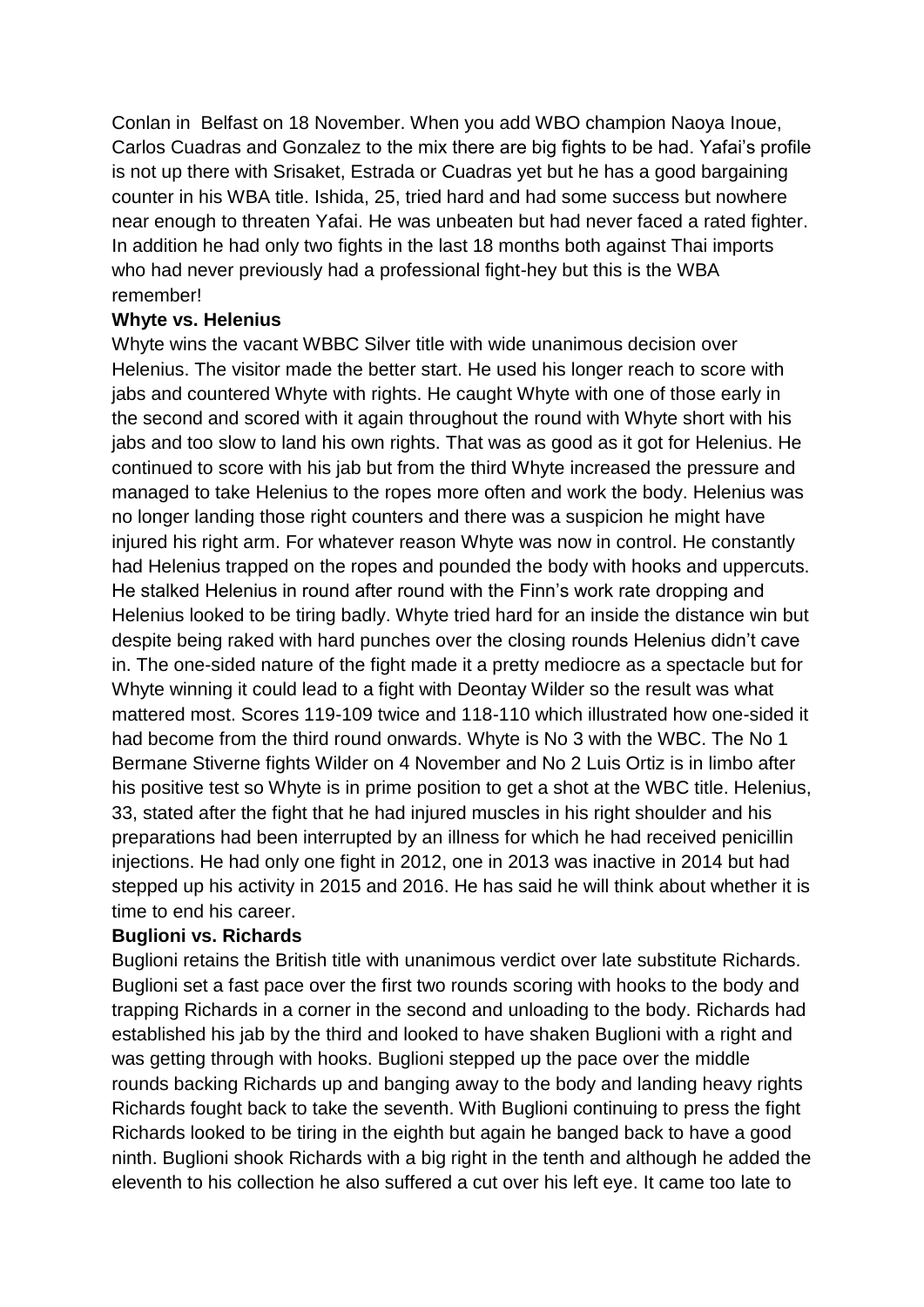affect the decision and Buglioni also took the last round to end a clear winner. Scores 117-111 twice and 116-113. The 28-year-old "Wise Guy" Buglioni was making the second defence of his British title. He was to have defended against Callum Johnson but Johnson pulled out through injury so Buglioni had to adjust to a different opponent and a different style. Richards, 27, the Southern Area champion gave a very creditable showing considering the short notice he had of the fight and enhanced his standing so hopefully get more work as his reward.

### **Cordina vs. Cantillano**

Cordina outclasses late substitute Cantillano and floors him on the way to winning every round. Cordina was taking the fight to the Nicaraguan from the start and whipping home some vicious punchers to head and body. He floored Cantillano late in the second but Cantillano survived and despite being under incessant pressure made it to the final bell. Referee's score 40-36. The 25-year-old Welshman, a former European Championships gold medallist who competed at three World Championships and the 2016 Olympics almost doubled his pro ring time as he had taken less than seven rounds to get his other four wins. Now 8 losses in a row for Cantillano.

## **Buatsi vs. Sall**

Olympic bronze medal winner Buatsi gets in some useful work as Frenchman Sall lasts the full six rounds. Buatsi worked well for all six rounds. He was impressive with uppercuts wobbling Sall with one in the second round. Sall defended well. He didn't fold and withstood a determined effort from Buatsi in the last as Buatsi tried to get an inside the distance victory. It is obviously still early days in the career of the 24-yearold Ghanaian-born Buatsi but he is developing well. Sall, the French No 9 (out of 9) super middle did what he was imported to do here and resisted well.

### **Okolie vs. Williams**

Okolie does overtime as he takes three rounds for the win . The 6-3" (196cm) Okolie had huge advantages in height and reach over Williams who was in over his head literally. Okolie was able to score with his jab and box on the outside over the first two rounds before ending it in the third. A sustained attack had Williams in deep trouble and a huge right put him down and he was counted out. Okolie, often a sparring partner for Anthony Joshua, was a member of the British team in Rio and had won his first four fights each inside a round before being taken the distance in his fifth fight but it was back to the early finishes here. Williams badly overmatched.

# **Mashantucket, CN, USA: Light: Matt Remillard (26-1) W TKO 4 Yardley Cruz (22-9,1ND). Middle: Steve Rolls (17-0) W TKO 3 Andrik Saralegui (8-5,1ND). Super Light: Mykquan Williams (9-0) W TKO 1 Sonner Martin (7-6).**

#### **15**

## **Remillard vs. Cruz**

Remillard continues to put his career back on track with stoppage of Cruz. Remillard was hunting down Cruz from the first bell. He was able to trap Cruz on the ropes over the first three rounds and bombard him with an array of hurtful punches. After another barrage of punches to head and body the referee halted the fight in the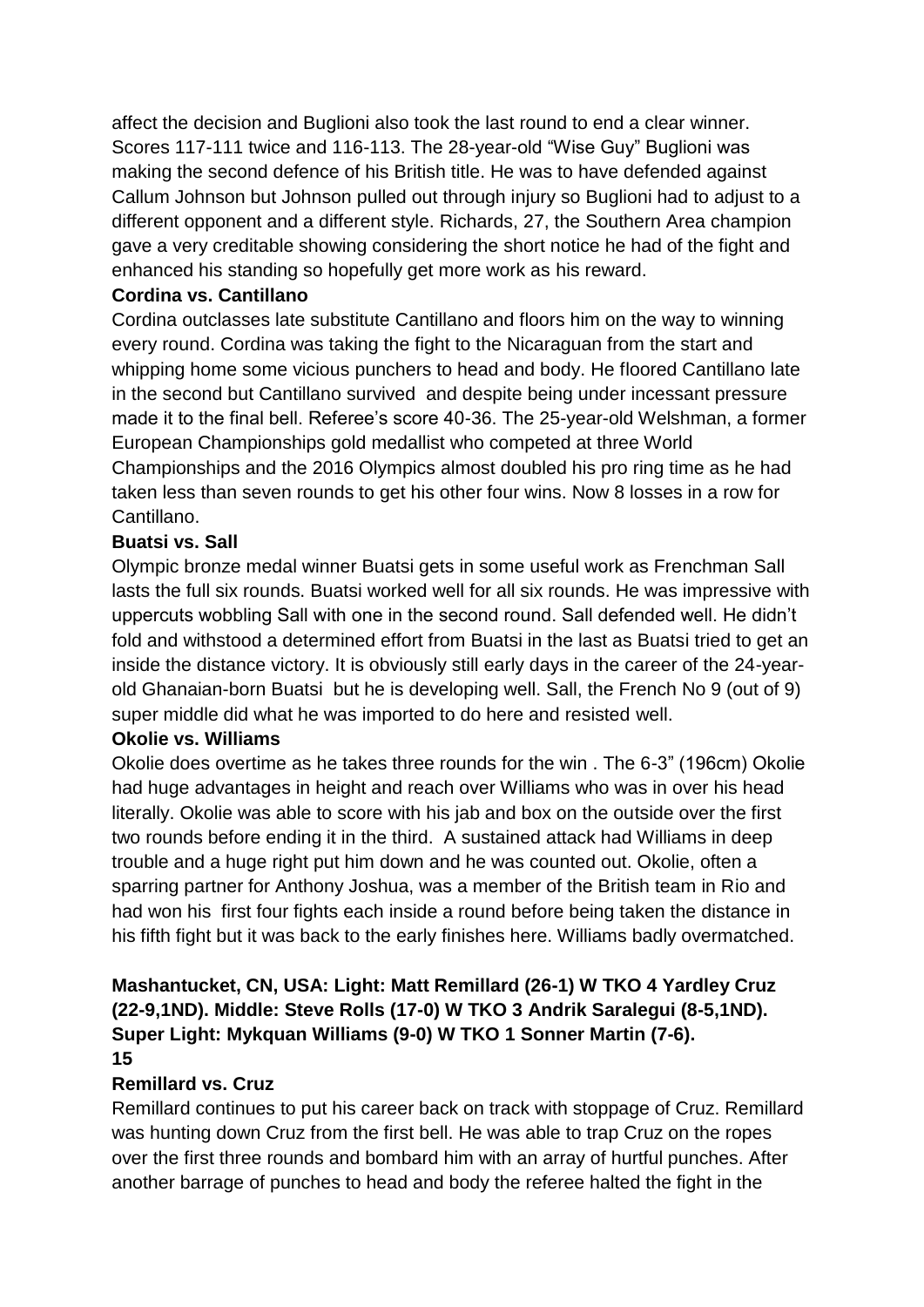fourth. Third win for 31-year-old Remillard since his release from prison in April. Sixth loss by KO/TKO for Mexican Cruz who has been fed to some tough opposition including Alberto Machado and unbeaten Mario Barrios.

### **Rolls vs. Saralegui**

Canadian No 1 super middle Rolls just too good for Mexican Saralegui. Rolls used some slick boxing to control the fight and used some wicked body punches to weaken Saralegui. Rolls ended it in the third with a left hook downstairs which put Saralegui down and the fight was waived off. The 33-year-old Rolls did not turn pro until a few days before his  $27<sup>th</sup>$  birthday following a time in the amateurs which saw him win the National title twice and represent Canada at the 2011 World Championships. He has 10 wins by KO/TKO and was coming off a good win in June over 17-1-1 Demond Nicholson. First fight for Saralegui since being stopped in 54 seconds by Jesse Hart in December 2015.

## **Williams vs. Martin**

Williams gets another first round win as he demolishes Sonner early. The East Hartford teenager went after Sonner immediately and had him under fire from punishing punches from both hands. Sonner had no answer to the assault and was shaken, stirred and on wobbly legs as the referee stopped the fight just after the two minute mark. The 19-year-old Williams is managed by Jackie Kallen and promoted by DiBella Entertainment . He has five wins by KO/TKO, four in th4 first round. Sonner is 3-6 in his last 9 fights with 5 of those 6 losses by KO/TKO,

## **Villa Maria, Argentina: Emiliano Dominguez (21-0) W KO 1 Carlos Rivas (4-5-2).**

Dominguez floors Rivas twice for quick win. The first knockdown came from a left hook to the chin. Rivas beat the count but a left hook to the body put him down for the second time and he was counted out. Now seven wins by KO/TKO for the Argentinian No 2. Third loss by KO/TKO for Rivas.

## **Hamilton, Canada: Super Welter: Kevin Higson (13-1) W PTS 10 Phil Rose (9-6- 1). Super Light: Steven Wilcox (17-2-1) W Cristian Arrazola (24-14-3). Higson vs. Rose**

Higson holds on to his WBA-NABA title with victory over Rose. The 28-year-old Canadian No 8 the neighbourhood fighter was making the second fence of the title. He has reversed his only loss and won his last five fights. Rose, 35 had won 4 of his last 5 fights and was also Canadian No 8 but at middleweight.

### **Wilcox vs. Arrazola**

Wilcox keeps busy with a win over Mexican Arrazola. Wilcox, 27, also fighting in his home town is 10-1-1 in his last 12 with the loss coming when he was the victim of trusting people. His fight in Mexico in December was in the open air. It had rained heavily and Wilcox felt it would be unsafe to fight on the wet canvas. He finally agreed to go on with the fight on the understanding that the result would be a no decision only for the local judges and Commission to announce that his opponent had won on points. He reversed that "loss" in his last fight in June. Can't question the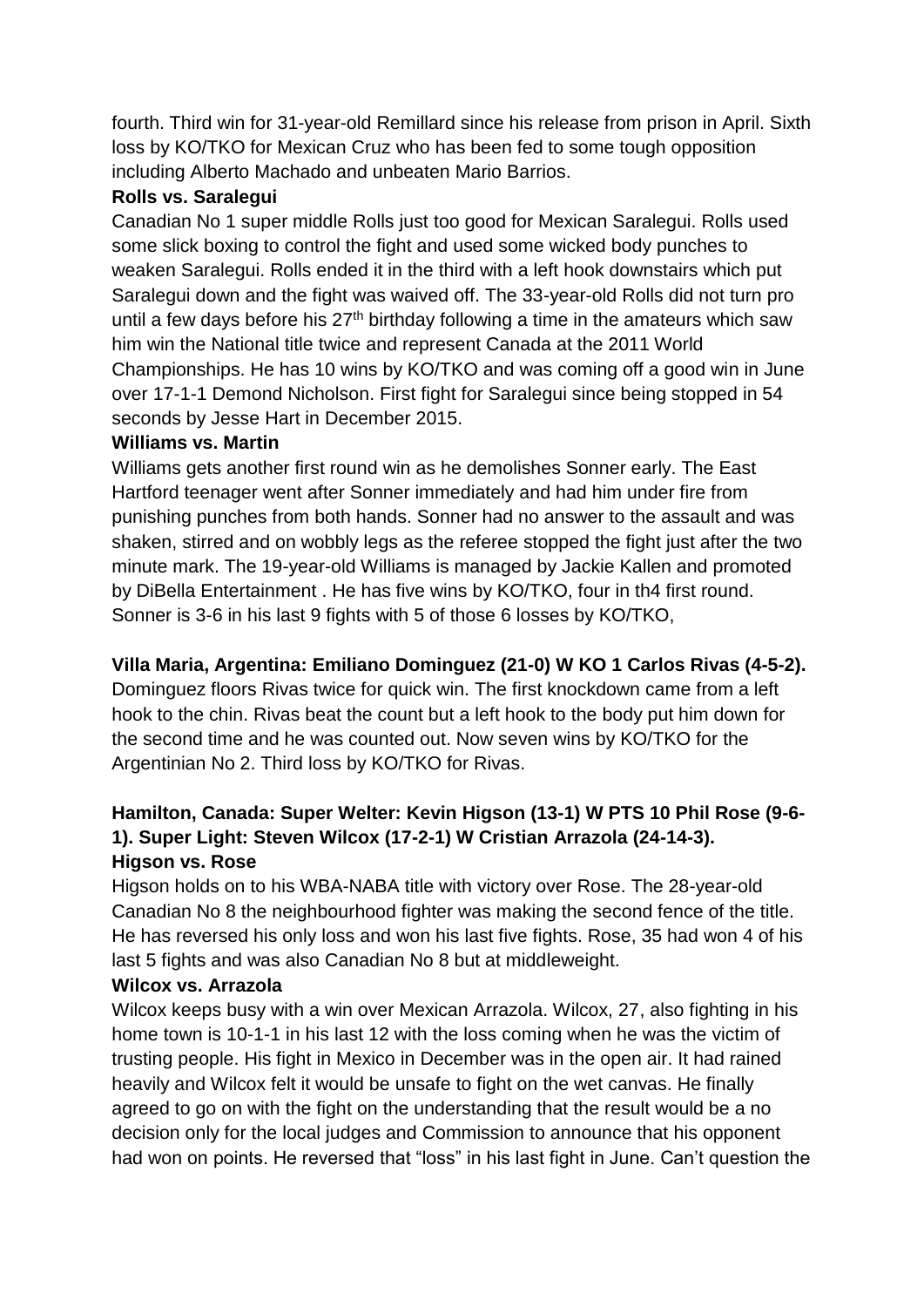consistency of Arrazola his last 11 fights have come out as W, L, W, L W,L,W,L.W,L, W, L.

**Copenhagen, Denmark : Super Middle: Lolenga Mock (41-14-1) W PTS 10 Roman Shkarupa (27-7-2).** It seems age is just a number to Mock as he records his tenth win on the bounce since returning to the ring in 2015. The DRC-born veteran took the unanimous decision but Shkarupa gave him a tougher fight than the scores indicate. Mock looked to have built a lead after taking the first two rounds but Shkarupa was rolling from the third and put the fight in the balance. Despite being by far the older man Mock used his experience to take control again but Shkarupa was never out of the fight. With a fight with Dmitri Chudinov on the cards this was probably a tougher test than Mock wanted but he was a good winner in the end. Scores 99-91, 99-92 and 96-94 all for Mock. The 45-year-old "Lumumba Boy", a former EU champion, has scored useful wins over Derek Edwards and Luke Blackledge. Chudinov is No 7 with the WBC so Mock might have a faint hope of a world title shots if he wins that one. After ten months out Shkarupa, a mere stripling of 38, lost a hard job in October last year on points against Nadjib Mohammedi.

**Trouville, France: Welter: Romain Nemery (6-6-3) W PTS 10 Karim Aliliche (10-**

**7-2).** An upset here as prelim fighter Nemery wins the French title with close decision over champion Aliliche. Nemery used constant pressure to overcome the more skilful Aliliche. Scores 96-94 twice and 99-91 all for Nemery. The new champion had never been in a ten round fight and had been in only one eight round bout. He was No 9 in the French ratings so it looked a no risk voluntary defence for Aliliche who had won the national title with a victory over former WBA super light champion Souleymane M'baye in June.

## **Mexico City, Mexico: Fly: Moises Fuentes (25-4-1) W KO 1 Ulises Lara (18-16- 2). Feather: Emanuel Navarrete (22-1) W TKO 2 Danny Flores (15-11-1). Fuentes vs. Lara**

Fuentes gets revenge win over Lara. Fuentes was much the taller boxer with the longer reach and he used the jab to get Lara going back. He landed a short right hook to the chin which shook Lara and landed a series of other head punches that put Lara down on his knees. Lara made it to his feet at nine and walked back into trouble as Fuentes clobbered him with hooks to head and body. Lara bravely kept walking forward until a left hook to the body and a right to the head again dropped him to his knees and took the full count in the same position. Flores a 30-year-old former WBO minimumweight champion goes to 14 wins by KO. Lara the former Mexican champion had stopped former IBF light fly champion Javier Mendoza and taken a majority verdict over Fuentes in July but was outgunned here.

#### **Navarette vs. Flores**

Navarette gets another inside the distance win. Navarette was coming in behind his jab and landing straight rights. Flores was too slow and just before the bell Navarette landed a couple of hard uppercuts. Late in the second a big right from Navarette